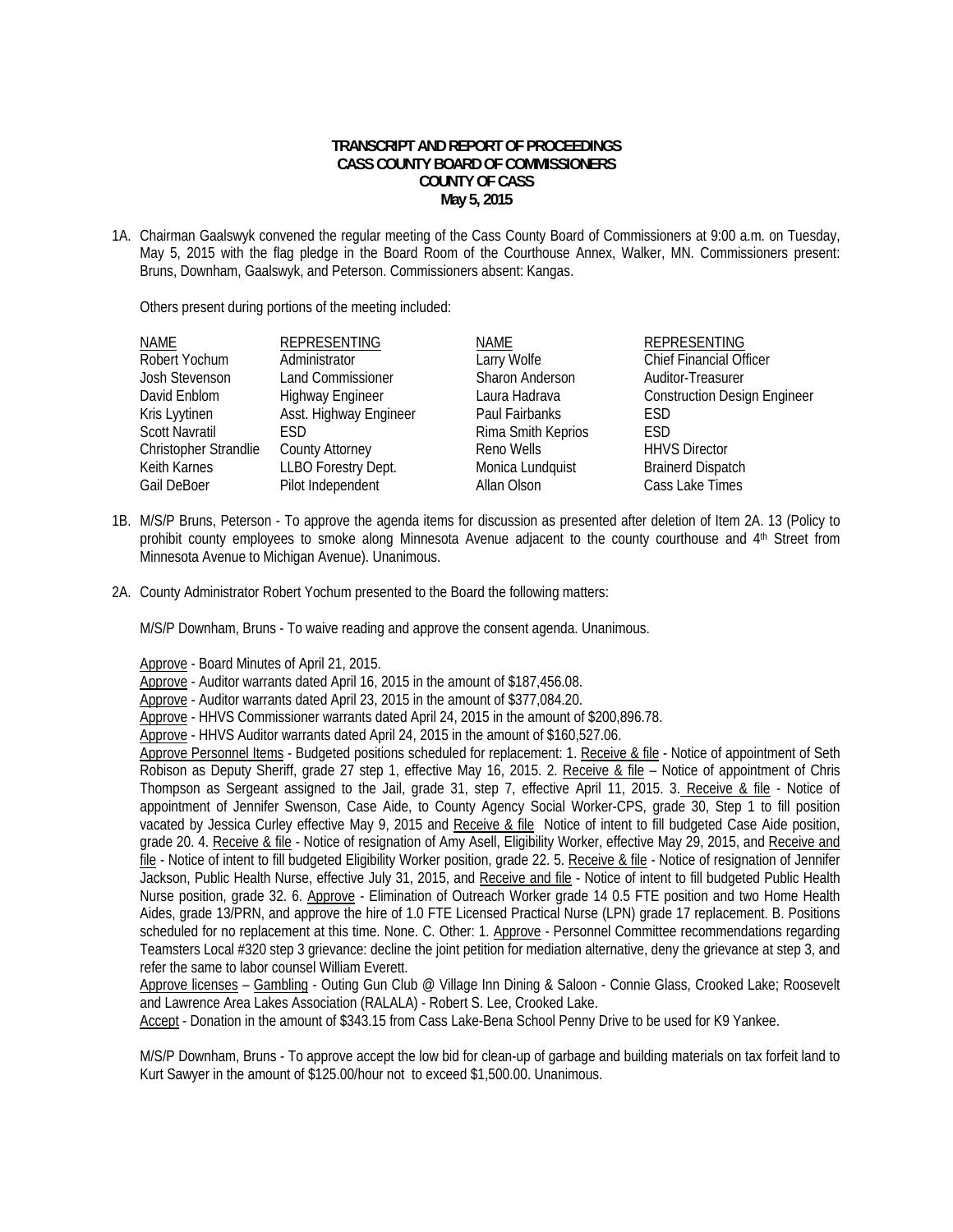| Bidder                    | Bid per hour      |
|---------------------------|-------------------|
| <b>Kurt Sawyer</b>        | \$125.00 per hour |
| North Fork Boulders       | \$130.00 per hour |
| <b>Schrupp Excavating</b> | \$175.00 per hour |
| Ruyak Enterprises, Inc.   | \$200.00 per hour |

 Authorize - 25% Fund use of \$1,240.00 for environmental education at Deep Portage – Pine & Lake Home School Assoc. (62 participants) on April 17, 2015.

 Authorize - Payment to Lucachick Architecture, Inc. (Invoice#LA12286) in the amount of \$6,800.00, Highway Shops (source of funds from Capital Fund – Garages & Capital Outlay Bldgs.)

Receive & file - HHVS Cash Account Balance Comparison and Child Service Costs through March 2015.

Approve - Resolution No. 20-15 in support of Mississippi Headwaters Board Lessard Sams Outdoor Heritage proposal.

Commissioner Downham offered Resolution No. 20-15 and moved its adoption, Commissioner Bruns seconded:

WHEREAS, Cass County is a member of the 8-county Mississippi Headwaters Board, which was established to identify and protect the natural, cultural, scenic, scientific, and recreational values of the Mississippi River's first 400 miles, and

WHEREAS, fragmentation of the forested shoreland and the loss of access along the Mississippi River, headwater's reservoirs, and connecting corridor tributaries is occurring, and

WHEREAS, protection of the Mississippi River's habitat and access to adjacent public land is the key to enjoying the hunting, fishing, and outdoor habitat of Minnesota's outdoor traditions, and

WHEREAS, a targeted, coordinated process involving county government has been developed by the Mississippi Headwaters Board for fee title acquisition and permanent easements.

NOW, THEREFORE, BE IT RESOLVED that the Cass Board of Commissioners supports the Mississippi Headwaters Board's application to the Lessard Sams Outdoor Heritage Council for preservation and protection of the Mississippi River, headwater's reservoirs, and connecting corridor tributaries.

Resolution No. 20-15 was adopted by majority vote: Ayes: Bruns, Downham, Gaalswyk, Peterson. Absent: Kangas. Nays: None.

 Receive & file - Notice of fee schedule change pursuant to MN Statues Chapter 357 for variances, CUP's Plats (ESD collecting Recorder fees in advance).

Receive & file - Cass County Detention Center – Jail Health Report 2014.

Refer - Cass County Housing & Redevelopment Authority levy request to the Cass County Citizens Budget Committee. Receive & file – Timber auction results of Thursday, April 30, 2015, totaling10,091.00 cords plus 40.70mbf saw timber totaling \$220,919.01.

3A. Auditor-Treasurer Sharon Anderson discussed the 2016 through 2020 Cass County Capital Improvement Plan (CIP) draft including the goals and criteria, policies and procedures, the relationship of the CIP to the operating budget, the financial assumptions and debt policies. Chief Financial Officer Larry Wolfe discussed capital fund balance trends. Administrator Yochum commented on the long term planning considerations, and Highway Engineer Dave Enblom discussed the capital projects for the Highway Department.

M/S/P Bruns, Downham - To table the adoption of the 2016 through 2020 Cass County Capital Improvement Plan until after a public hearing hereby established for Tuesday, June 02, 2015, during the regular Board meeting beginning at 9:00 a.m. located in the Courthouse Annex Boardroom, Walker, MN. Unanimous.

4A. Highway Engineer David Enblom reported back from an Ad Hoc Committee (Kangas Peterson) meeting of April 7, 2015. Staff has identified the potential use of a portion of the County owned "post office site" at Pine River as suitable for a Highway maintenance shop. The City of Pine River has been confirmed that under current zoning regulations the parcel could be split to allow the proposed maintenance shop 3 acres for the Highway Department and leaving 1 acre for the Post Office parcel. The site would provide access to municipal utilities, and would save the proposed project approximately \$60,000 from not having to extend services to the old location and not having to put in a new well. Mr. Enblom added that the city has been contacted to see if they would like to be included in the project to construct a joint facility.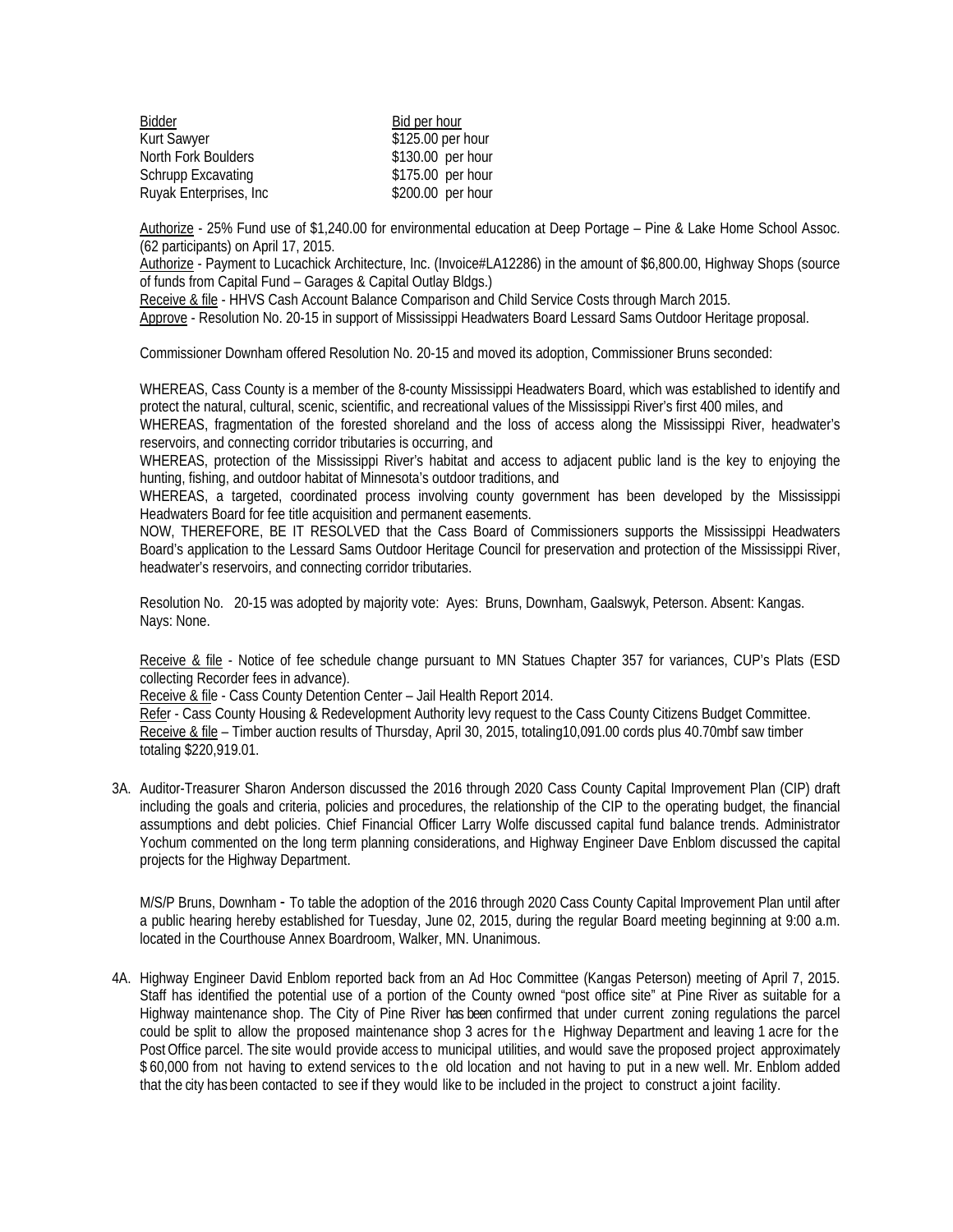M/S/P Peterson, Bruns – To authorize the Highway Department to further explore the proposed Pine River maintenance shop location on the County owned Pine River Post Office parcel and report back for final authority to split the parcel. Unanimous.

Mr. Enblom also discussed the Cass Lake Highway maintenance shop project. Engineer Enblom reported that the existing site would be improved if a platted alley bisecting the City block were to be vacated. The utilities occupying the alley have been notified and are receptive to moving their service lines. The other affected property owner is the International Paper Company which has no objections to the alley vacation and is interested in pursuing the transfer of abutting property to Cass County.

M/S/P Downham, Peterson - To approve notifying the City of Cass Lake of Cass County's interest in acquiring the contiguous International Paper Company parcels, and further, to submit a formal vacation request of the referenced platted alley. Unanimous.

4B. Construction Design Engineer Laura Hadrava presented bids (received on April 28, 2015) for contract 60417 improvements to CP2015-1(129), SAP 011-604-017, SAP 011-607-012, SAP 011-658-006, SAP 011-665-009, SAP 011-674-005. Ms. Hadrava explained that the projects are located on CSAH's 4,7,58,65,74 and CR 129, and the engineers estimate was \$5,682,822.40.

| Bidder                    | Total Bid Amount | Percent Over/Under Estimate |
|---------------------------|------------------|-----------------------------|
| Tri-City Paving, Inc.     | \$5,730,619.36   | 0.84% Over Estimate         |
| Hawkinson Const. Co. Inc. | \$5,806,146.79   | 2.17% Over Estimate         |
| Central Specialties, Inc. | \$6,480,978.37   | 14.05% Over Estimate        |

 Ms. Hadrava presented bids (received on April 28, 2015) for contract 60417 for the City of Longville Sanitary Collection System Rehabilitation project, with an estimate of \$750,000,00. Highway Engineer David Enblom explained that the sanitary sewer portion of a combined project award requires City of Longville and their funding source(s) approval.

| Bidder                    | Total Bid Amount | Percent Over/Under Estimate |
|---------------------------|------------------|-----------------------------|
| Tri-City Paving, Inc.     | \$1,168,933.00   | 55.86% Over Estimate        |
| Central Specialties, Inc. | \$1,210,410.75   | 61.39% Over Estimate        |
| Hawkinson Const. Co. Inc. | \$1,213,045,00   | 61.74% Over Estimate        |

M/S/P Downham, Peterson - To approve award of Contract No. 60417 to the apparent low bidder Tri-City Paving, Inc. in the amount of \$6,899,552.36 (received on April 28, 2015) contingent upon the City of Longville concurrence for the sanitary sewer portion the contract. Unanimous.

4C. Mr. Enblom presented bids for a new Cass Lake maintenance shop (received May 4, 2015). Mr. Enblom added that the Capital Plan program construction costs for this project were estimated to be \$325,000.

| Bid 1 - Pre-Engineered Steel Bldg.       |                  |
|------------------------------------------|------------------|
| <b>Business Name</b>                     | Total Bid Amount |
| <b>Hytec Construction</b>                | \$214,400.00     |
| <b>Diversified Builders</b>              | \$270,145.00     |
| <b>Cuperus Construction</b>              | \$294,500.00     |
| Richard Glenn Construction               | \$306,400.00     |
| Bid 2 & 3 Design Build - Plumbing & HVAC |                  |
| <b>Business Name</b>                     | Total Bid Amount |
| Lindy's Plumbing & Heating               | \$69,040.62      |
| <b>Hytec Construction</b>                | \$70,185.00      |
|                                          |                  |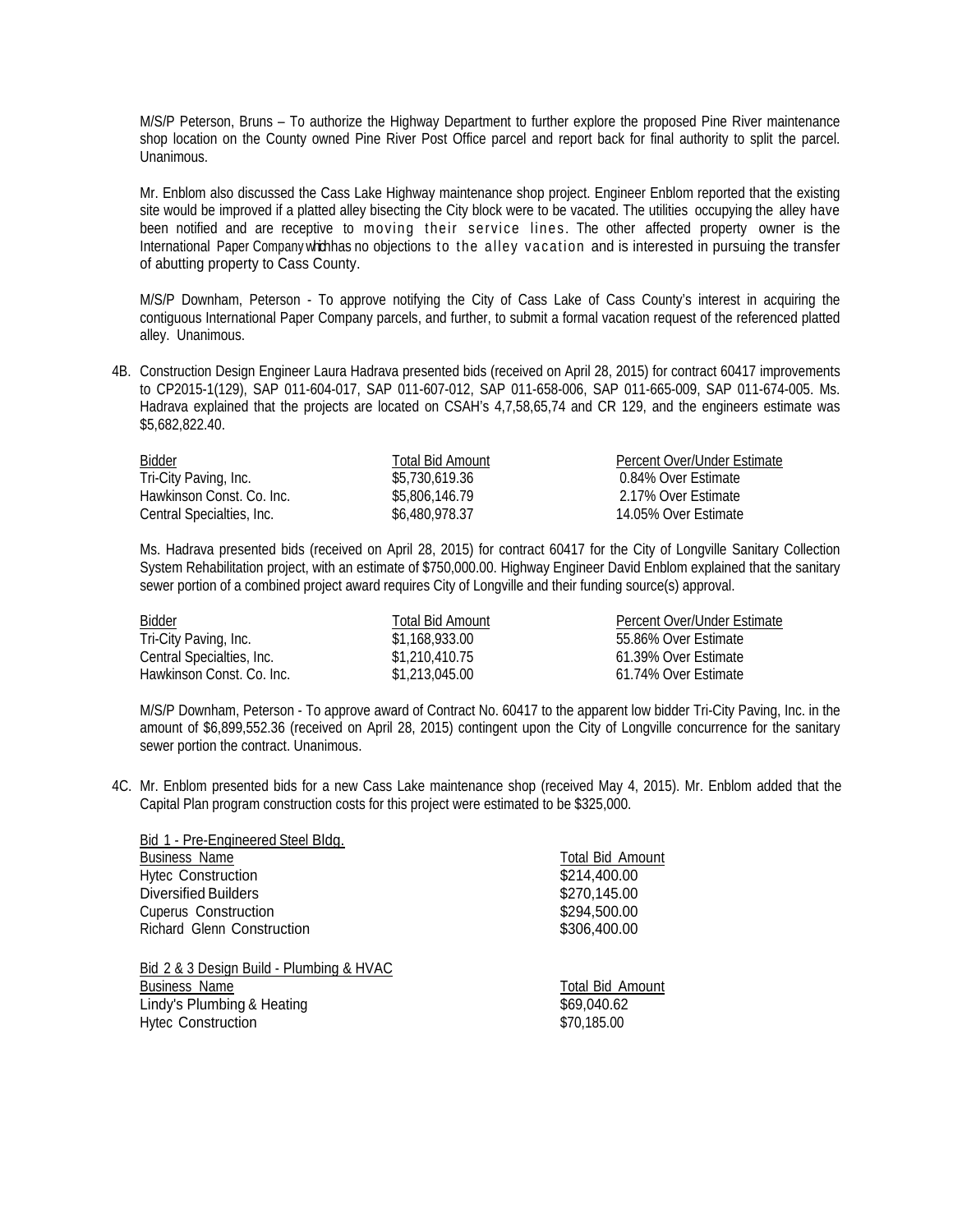| Bid 4 Design Build - Electrical                            |                         |
|------------------------------------------------------------|-------------------------|
| <b>Business Name</b>                                       | <b>Total Bid Amount</b> |
| <b>RW Electric</b>                                         | \$21,375.00             |
| <b>Hytec Construction</b>                                  | \$23,265.00             |
| Total Low Bid Base Price                                   | \$304,815.62            |
| Add Change Order #1 - Steel ceiling liner                  | \$9,000.00              |
| Add Change Order #2 - Plumbing connection to City services | \$5,560.00              |
| Amended Total amount                                       | \$319,375.62            |
| Base bid alternate standing seam roof option               | \$11,000.00             |
| Total with roof option                                     | \$330,375.62            |

M/S/P Peterson, Bruns – To amend this portion of the Cass Lake maintenance shop Capital Plan program from \$325,000.00 to \$319,375.62 by accepting the apparent low bids: Bid 1 Pre-Engineered Steel Building to Hytec Construction in the amount of \$214,400.00; Bid 2 & 3 Design Build - Plumbing & HVAC to Lindy's Plumbing & Heating in the amount of \$69,040.62; Bid 4 Design Build – Electrical to RW Electric in the amount of \$21,375.00; Approve Change Order #1 to Hytec to add steel ceiling liner in the amount of \$9,000.00; Approve Change Order #2 to Lindy's Plumbing & Heating for plumbing connection to City services in the amount of \$5,560.00. Unanimous.

4D. Mr. Enblom discussed a letter of support for a Forest Land Access Program (FLAP) grant application to replace the CSAH 8 bridge over the Leech River near Federal Dam. Mr. Enblom explained that CSAH 8 provides access to Leech Lake tribal lands located within the Chippewa National Forest and immediately adjacent to the Army Corps of Engineers recreation area. The existing bridge does not provide the necessary shoulders for the pedestrian and recreational uses of this area.

M/S/P Downham, Peterson - To approve a letter of support for a Forest Land Access Program (FLAP) grant application for the replacement of the CSAH 8 bridge over the Leech River near Federal Dam, and further, to approve solicitation of multiple partners to continue local collaboration. Unanimous.

5A. Solid Waste Officer/County Planner Paul Fairbanks introduced 2 new employees to the department, Environmental Resource Specialist Scott Navratil, and Permit Intake Clerk Rima Smith-Keprios. The Board welcomed them to Cass County.

Mr. Fairbanks discussed an unused hydraulic packer at the Pine River Transfer Station and requested Board action to declare the same as surplus equipment. Once the packer has been dismantled and sold the adjacent pit will be filled in to accommodate additional needed storage.

 M/S/P Peterson, Bruns - To declare the referenced solid waste compactor equipment excess property and authorize seeking public bids for its sale. Unanimous.

5B. Mr. Fairbanks discussed the benefits of replacement of florescent lighting lamps with LED lamps in the sorting portion of one of the buildings at the Pine River Transfer Station. Source of funds would be budgeted maintenance account.

M/S/P Bruns, Downham – To approve the quotation received from TC Lighting Supplies & Recycling Inc. in the amount of \$9,102.80. Unanimous.

6A. Land Commissioner Josh Stevenson informed the Board that the Land Department has been working with the Headwaters Regional Development Commission as a partner in the Leech Lake Community Wildfire Protection Plan. Keith Karnes of the Leech Lake Band of Ojibwe Forestry Department discussed the planning effort to identify strategies for reducing the occurrence of wildfires and the impact of wildfires in the Leech Lake community. Mr. Karnes added that the plan was completed in 2014, and was developed with input from tribal, state, federal, and local stakeholders.

M/S/P Peterson, Gaalswyk – To receive & file the Leech Lake Community Wildfire Protection Plan and authorize Land Commissioner Stevenson to acknowledge Cass County's agreement to participate. Unanimous.